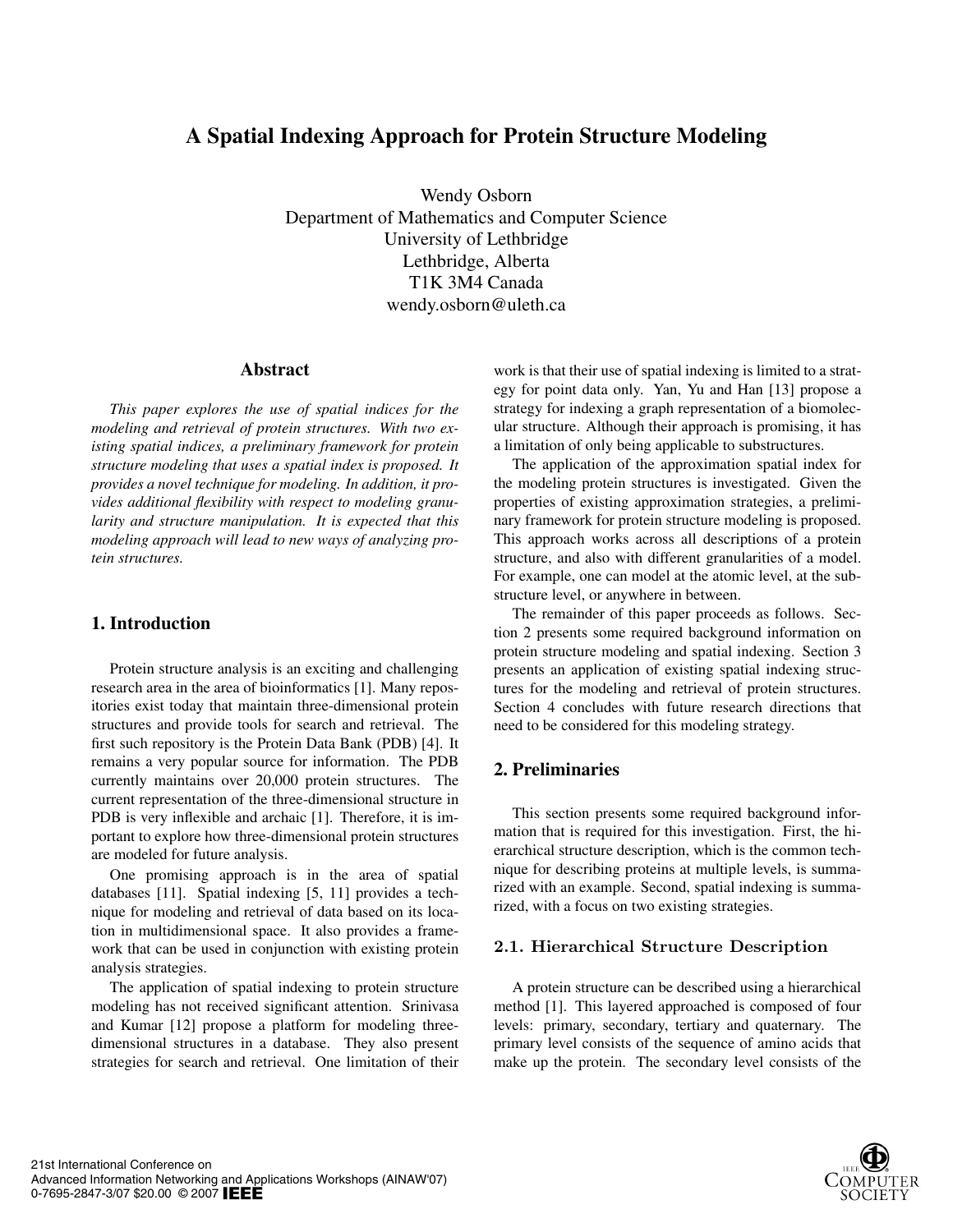

MSQPIFNDKQFQEALSRQWQRYGLNSAAEMTPRQWWLAVSEALAEMLRAQPFAKPV ANQRHVNYISMEFLIGRLTGNNLLNLGWYQDVQDSLKAYDINLTDLLEEEIDPALGA GGLGRLAACFLDSMATVGQSATGYGLNYQYGLFRQSFVDGKQVEAPDDWHRSNYP<br>WFRHNEALDVQVGIGGAVTKDGRWEPEFTITGQAWDLPVVGYRNGVAQPLRLWQAT<br>HAHPFDLTKFNDGDFLRAEQQGINAEKLTKVLYPNDNHTAGKKLRLMQQYFQCACS VADILRRHHLAGRELHELADYEVIQLNDTHPTIAIPELLRVLIDEHQMSWDDAWAITS KTFAYTNHTLMPEALERWDVKLVKGLLPRHMQIINEINTRFKTLVEKTWPGDEKVWA ....................

#### **Figure 1. Hierarchical Description for 1AHP**

substructures that the protein is composed of. Two common protein substructures are the helix  $(\alpha)$  and the beta sheet ( $\beta$ sheet). The tertiary level consists of the final protein structure, which is composed of all substructures from the secondary level. Finally, the quaternary contains a structure of multiple proteins, each from a different tertiary level.

Figure 1 depicts an example of a hierarchical description at the primary, secondary and tertiary levels for the protein 1AHP, which is retrieved from the Protein Data Bank [4] and viewed using RasMol [2]. The primary level contains a portion of the amino acid sequence for 1AHP. The secondary level contains the secondary structures, each of which is a helix or a  $\beta$ -sheet. The tertiary level contains the protein structure in its entirety.

### **2.2. Spatial Indexing**

A spatial index (or spatial access method) [5, 11] provides access to data based on its location in multidimensional space. Data that is indexed based on location usually consists of points, lines and objects of arbitrary shape. In addition, data with non-spatial information can be stored along with spatial data. For example, a map consists of towns (points), roads (lines) and cities (arbitrarily-shaped objects). Each datum on a map can have non-spatial data associated with it, such as a city name or a road number.

A spatial index supports many types of searches [5]. One common search type is the region search. Given an object that represents a region of space (usually a rectangle), the goal is to find all data that overlap the region.

Many spatial indices are proposed in the literature. A comprehensive survey is available in [5]. One particular class of spatial indices that is of interest for this proposed framework are approximation strategies. A general overview of an approximation spatial index is given next. Following this, two different approaches that adopt the approximation strategy - the R-tree [7] and the 2DR-tree [10, 9] are summarized.

An approximation spatial index maintains a hierarchy of approximations for objects and the subregions containing one or more objects. Most approximation strategies are based on the  $B+$ -tree [3], so they are height balanced (or, every path from the root node to leaf node is the same length).

An approximation for both objects and subregions is usually represented in the form of a *minimum bounding rectangle* (MBR). A minimum bounding rectangle defines the extent of an object along each dimension in space.

The hierarchy is maintained using nodes. Each node can contain a minimum of  $m$  records and a maximum of  $M$ records, where M is the total number of records allowed in the node, and m is a user defined value. Usually,  $m =$  $M/2$ . The exception is the root note, which can contain at minimum of two records. Each record maintains:

$$
(MBR_{(i,j)},ptr_{(i,j)})
$$

where  $MBR(i,j)$  is an approximation and  $ptr(i,j)$  is a pointer. In a leaf node,  $MBR(i,j)$  approximates an object and  $ptr_{(i,j)}$  references the actual object on secondary storage. In a non-leaf node,  $MBR(i,j)$  encloses all approximations in the subtree referenced by  $ptr_{(i,j)}$ .

### **2.3. R-tree**

The R-tree [7] is the first approximation spatial index proposed in the literature. As with the B+-tree, the R-tree uses linear nodes to organize approximations into a hierarchy. An example is described first, followed by a brief de-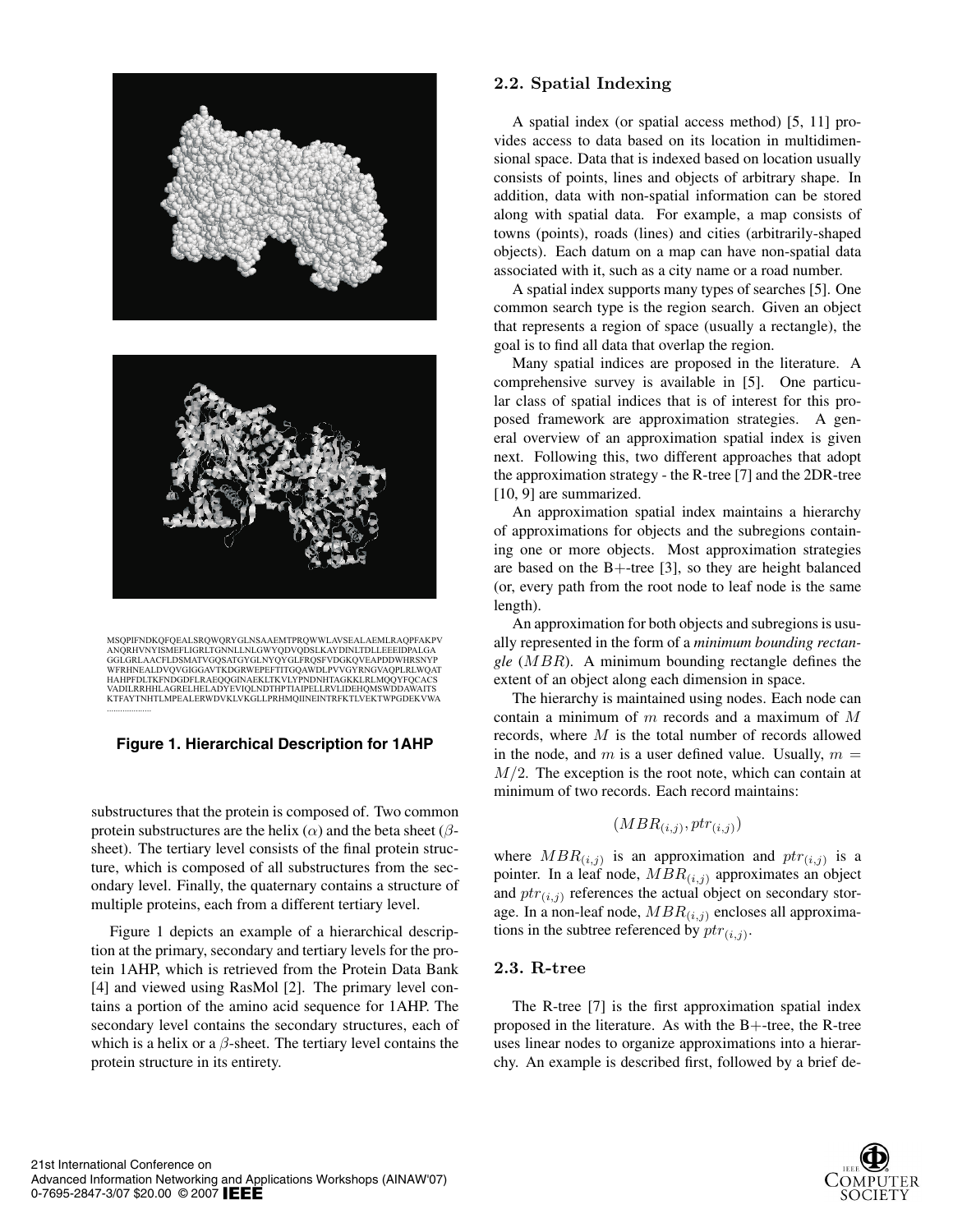

**Figure 2. The R-tree**

scription of the region search, insertion and deletion strategies.

Figure 2 depicts an example of an R-tree that is indexing a spatial data set (the data set comes from [5]). The approximations for actual objects are represented by points p5 and p9, and rectangles m1 to m5 and m7 to m9. In addition, there are three approximations that represent subregions one that contains m1, m2, m4, and p9; one that contains m3, m5, m8 and p5; and one that contains m7 and m9. The leaf level contains the object approximations, while the non-leaf level (also the root level) contains the subregion approximations.

The R-tree region search begins at the root by examining all approximations to find the ones that overlap the query region. For all qualifying approximations, the search continues in the corresponding subtrees until it reaches zero or more leaf nodes. The approximations for all qualifying leaf nodes are retrieved and tested for overlap with the query region.

The insertion algorithm first identifies the appropriate leaf node for storing the new entry. The insertion path contains minimum bounding rectangles that require the least enlargement to include the new object. After inserting the new approximation into the chosen leaf node, the approximations along the insertion path are updated.

If overflow of the leaf node occurs, it is handled by splitting the node into two new nodes. The node is split so that the new nodes cover the smallest amount of area and both nodes are not checked for the same query. Three splitting strategies are proposed: exhaustive, quadratic, and linear. The exhaustive approach finds all candidate splits and chooses the best one. The quadratic and linear approaches identify the two objects that are the farthest apart and cluster the remaining objects into two nodes. The quadratic and linear approaches differ in how the two objects are identified. If a split causes an overflow in the parent node, the split is

propagated up the tree as far as necessary. If it propagates to the root, a new root node is created.

The R-tree deletion strategy removes the approximation of the object to be deleted and adjusts the minimum bounding rectangles along the deletion path. Underflow is handled using a forced reinsertion strategy.

### **2.4. 2DR-tree**

The 2DR-tree [10, 9] extends the one-dimensional structure of the R-tree [7] to two dimensions. Its structure and organization is summarized first, followed by an example and a description of the search, insertion and deletion strategies.

The nodes used in the 2DR-tree to organize approximations are two-dimensional in nature. The M locations in a node are organized in the following manner. For each node  $N, X$  is the number of locations along the x-axis of the node, and  $Y$  is the number of locations along the y-axis.

An approximation is stored in an appropriate location with respect to all other approximation in the node. Using two-dimensional nodes allows spatial relationships between objects to be preserved. The spatial relationships that can be maintained in the 2DR-tree are north, northeast, east, southeast, south, southwest, west and northwest. A spatial relationship is defined between two objects using the centroids of their approximations. For example, approximation MBR 1 is northeast of MBR 2 if the centroid of MBR 1 is northeast of the centroid of MBR 2.

Organization of approximations is dictated by the following validity rules [10]. For each approximation MBR:

- All approximations located directly north of MBR in the node have a centroid that is north, northwest, or west of the centroid for MBR in space,
- All approximations located northeast of MBR in the node have a centroid that is northeast of the centroid

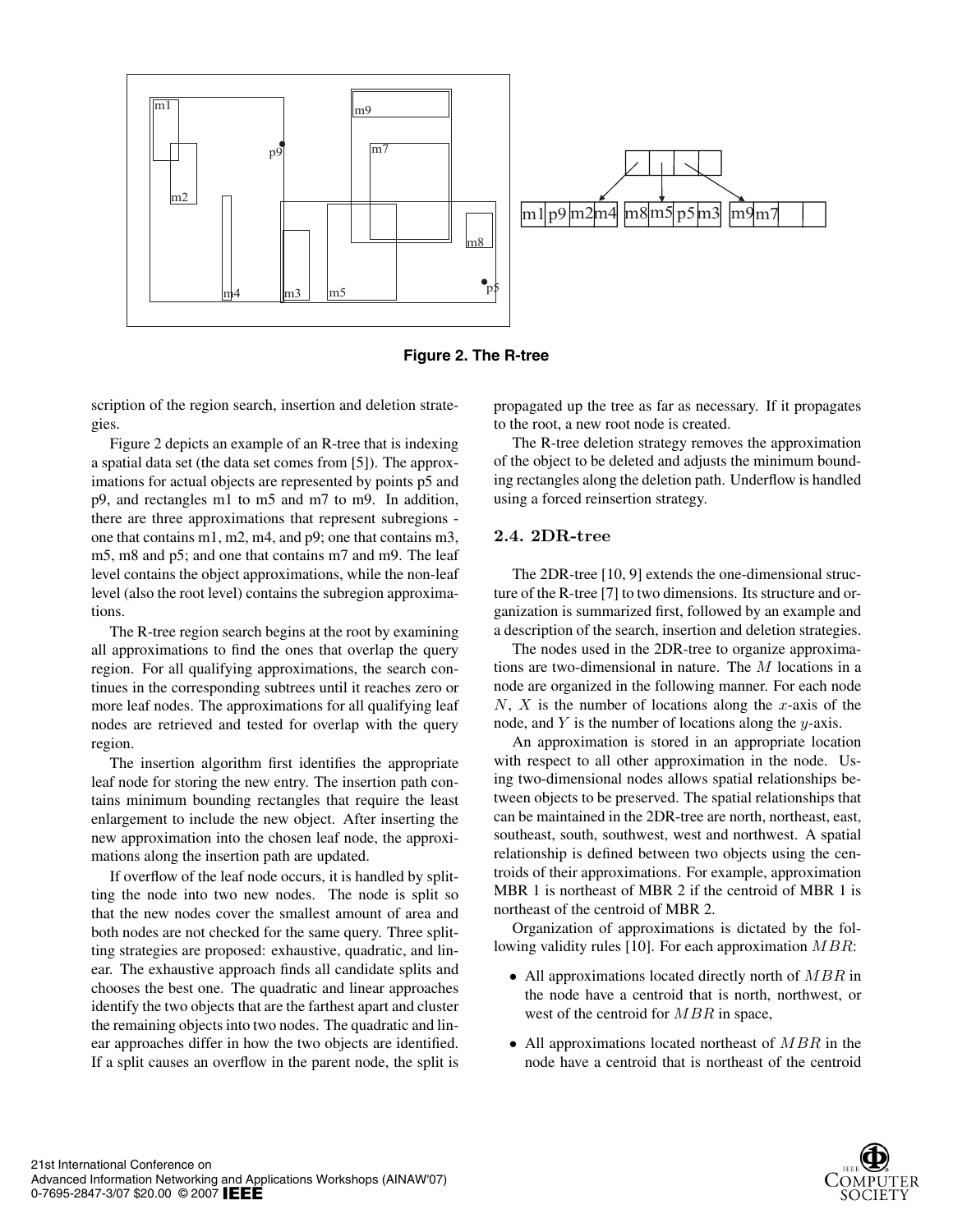

**Figure 3. The 2DR-tree**

for MBR in space, and

• All approximations located directly east of MBR in the node have a centroid that is east, southeast or south of the centroid for MBR in space.

Figure 3 shows an example of a 2DR-tree that is indexing the same spatial data set from [5]. As with Figure 2, the leaf level contains the approximations for all points and objects, while the subregions are maintained in the non-leaf level. The difference here is how the spatial relationships are maintained. If we look at the subregion enclosing m4 and m3, we observe that the centroid of m3 is southeast of the centroid for m4, so both they are placed in appropriate locations with respect to each other in the leaf node. Similarly, the spatial relationships are also maintained between subregions in the non-leaf level.

Since approximations are organized, a binary search strategy [9] can be applied in the following manner. The search region is applied recursively to half of the objects in the node until all overlapping approximations are found.

The insertion strategy employs a greedy search for locating an insertion path contains a minimal (if not the absolute minimal) area increase required to insert a new approximation. At the leaf level, a location is found for the approximation that obeys all validity rules. Any overflow that occurs is handled using one of the splitting strategies proposed in [9, 10]. Deletion simply requires the removal of the objects and the updating of the approximations along the insertion path.

### **3. Structure Modeling Using Spatial Indices**

This section presents the proposed framework for protein structure modeling. The framework can utilize either the Rtree or the 2DR-tree for modeling a protein structure. The

hierarchical model described earlier consists of four levels - primary, secondary, tertiary, and quaternary. We discuss how a spatial index can be applied to each of the secondary, tertiary and quaternary levels. In addition, we discuss how a spatial index can be applied in different ways within the same level using different amounts of detail.

### **3.1. Secondary Level Modeling**

Protein secondary structures can be modeled in different ways. One approach is to group helices and  $\beta$ -sheets that are adjacent to each other into substructures. Each substructure can be represented with an approximation. This approximation in turn can be placed in a spatial index structure. These substructures can be formed by inserting helices and  $\beta$ -sheets by location into the spatial index structure. This can potentially lead to the discovery of new substructures that serve an important purpose in the function of a protein. An entire substructure can be discovered independently, and can be inserted as a single unit into the spatial index structure.

Figure 4 depicts an example of substructure modeling using the R-tree, while Figure 5 depicts an example of substructure modeling using the 2DR-tree. In both cases, each substructure is enclosed with an approximation that can be accessed from the index structure. The difference between the R-tree and 2DR-tree approaches is the following. Although the R-tree is a one-dimensional structure, it can be applied to data residing in any dimension. However, in its current form, the 2DR-tree represents a two-dimensional topological modeling of the protein structure, since it is designed to work in two-dimensional space.

A protein structure can also be indexed at the atomic level, where atoms and bonds are grouped into leaf nodes. If a 2DR-tree is applied at the atomic level, the bonds between atoms can be implicitly represented by maintaining

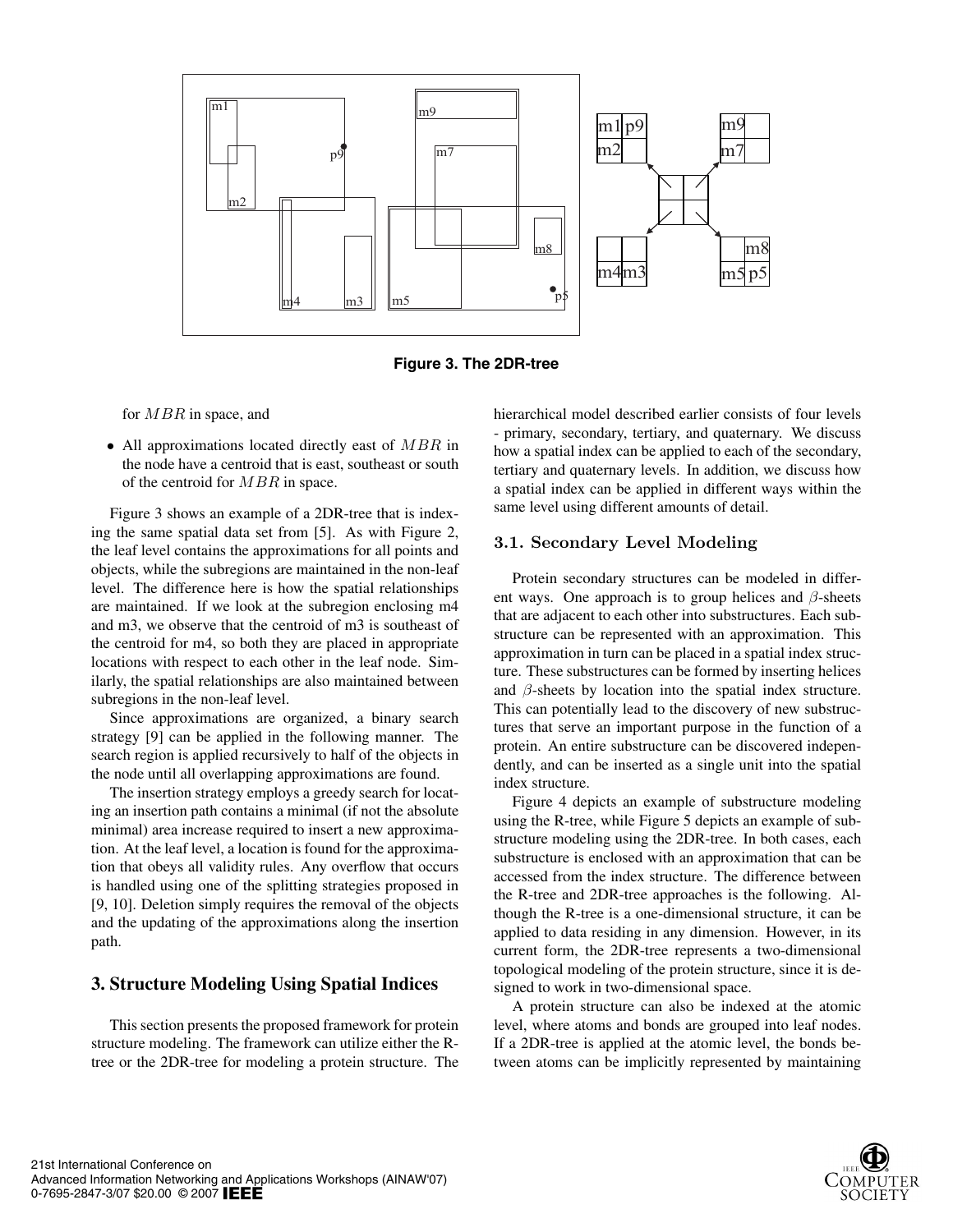

the spatial relationships between the atoms, therefore eliminating the need to store them. A protein structure can also be indexed at the helix/ $\beta$ -sheet level. In this configuration, leaf nodes can contain helices,  $\beta$ -sheets, and other known and unknown secondary structures.

In addition, multiple protein secondary structures can be modeled within the same spatial index. This allows for protein structure homology comparisons to be carried out with ease, since potentially related substructures are stored together. Alternatively, secondary structures can be modeled with different spatial indices (but of the same index type) but still compared for structural homology.

### **3.2. Tertiary Modeling**

Similarly to secondary modeling, the tertiary representation of a protein structure can be represented at the substructure level and the atomic level. Also, it is possible to apply the same spatial index to multiple tertiary structures for the purposes of structure homology comparison.

### **3.3. Quaternary Modeling**

One more option is added to the existing levels of modeling resolution given above. The quaternary description



**Figure 4. R-tree Substructure Modeling Figure 5. 2DR-tree Substructure Modeling**

of multiple tertiary structures can be successfully modeled with one spatial index structure. This will provide support for modeling across proteins. Also, if one is interested, it is possible to model multiple quaternary descriptions with one index to provide further opportunities for the analysis of protein structures.

### **3.4. Searching and Analysis Strategies**

One can use existing spatial searching strategies, such as the region search, or the binary or greedy search techniques of the 2DR-tree [9, 10], on protein structures. In addition, one can apply other search and analysis techniques as the basis for data retrieval. For example, strategies for structure homology comparision such as VAST [8, 6] can be incorporated into a spatial index model. Structure homology comparisons can be applied not only between existing structures, but also for the prediction of a newly-discovered protein structure based on existing structures.

#### **3.5. Inclusion of Non-Spatial Data**

Descriptive non-spatial data can be stored alongside an approximation. This comes in handy for storing data from